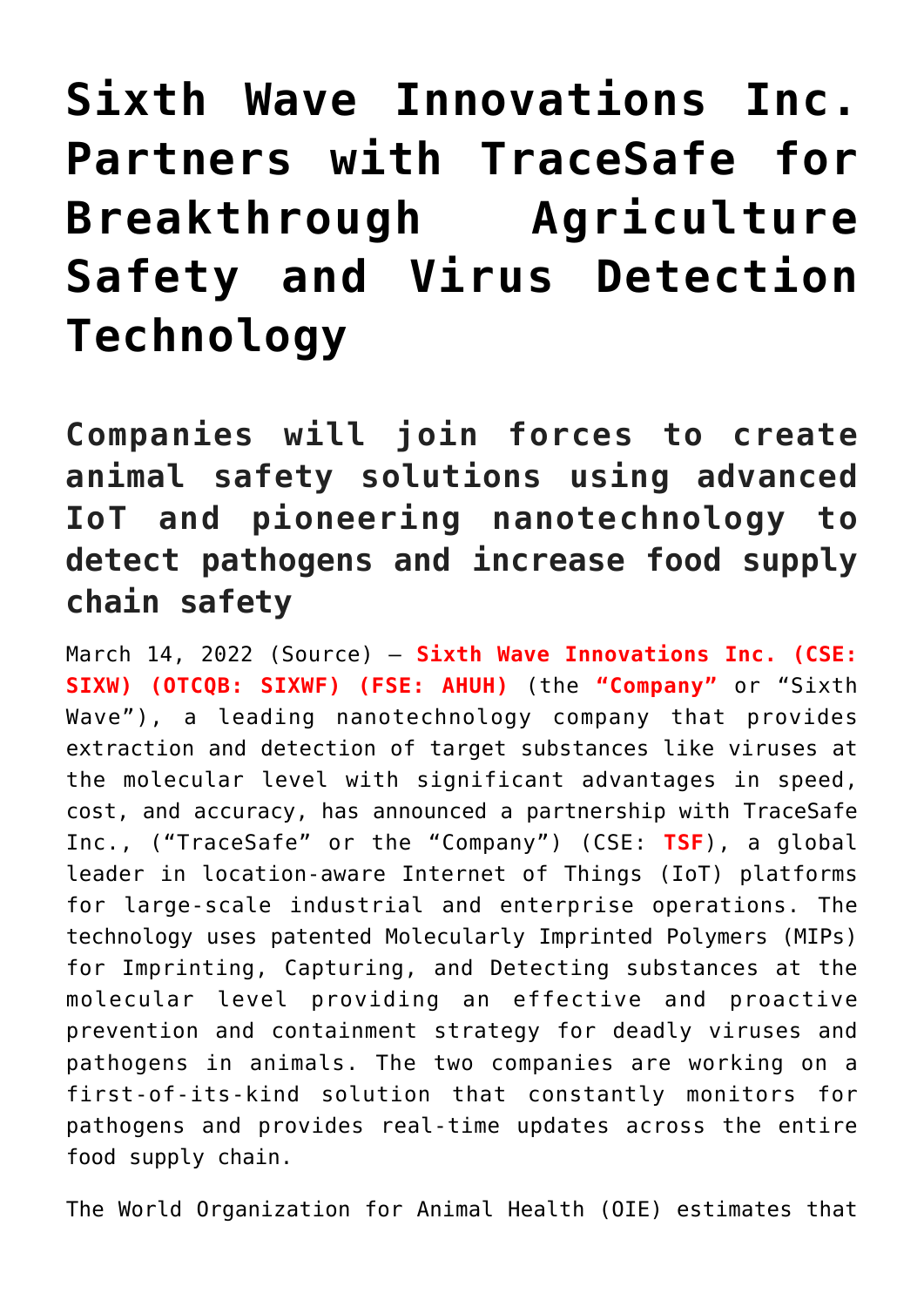animal diseases, like Avian Flu or Coronaviruses, cause the loss of at least 20% of livestock production globally, with an estimated value of USD \$300 billion per year. As African Swine Fever (ASF) travels across the world, farmers might experience a high level of mortality potentially leading to USD \$50 Billion in losses in the US alone. Since most current animal health practices focus on reactive and time-consuming lab testing, the herd is left in danger of infection for days before the virus or pathogen is detected. With Sixth Wave's nanotechnology and TraceSafe's award-winning platform, livestock producers, farmers, and ranchers will be able to proactively and quickly diagnose pathogenic threats in the food supply chain saving billions in costs and health risks.

"*The global food supply chain is facing huge challenges with growing instances of viruses and pathogens across the world. At the same time, there are unprecedented disruptions in the global grain and fertilizer markets impacting animal feed prices and contributing to food price inflation and potential food shortages. Sixth Wave is doing ground-breaking work by using nanotechnology in virus detection and we are excited to see the possibilities of coming together to make farms and food safer for the world*," said Wayne Lloyd, TraceSafe CEO. "*Coupled with Sixth Wave's pathogen sensors, TraceSafe will be able to use its innovative IoT and advanced analytics platform in the agritech space, opening up a whole new exciting vertical for the company.*"

"*Livestock diseases contribute to losses with increased mortality, reduced productivity, control costs, loss in trade, decreased market value, and food insecurity. The problems require an urgent and time-efficient solution that only advanced technology can offer,*" said Dr. Jonathan Gluckman, President and CEO, Sixth Wave Innovations. "*Sixth Wave has demonstrated success in this area already with its COVID-19 AMIPS polymer and we are excited to partner up with TraceSafe in creating a truly innovative solution that will use the best*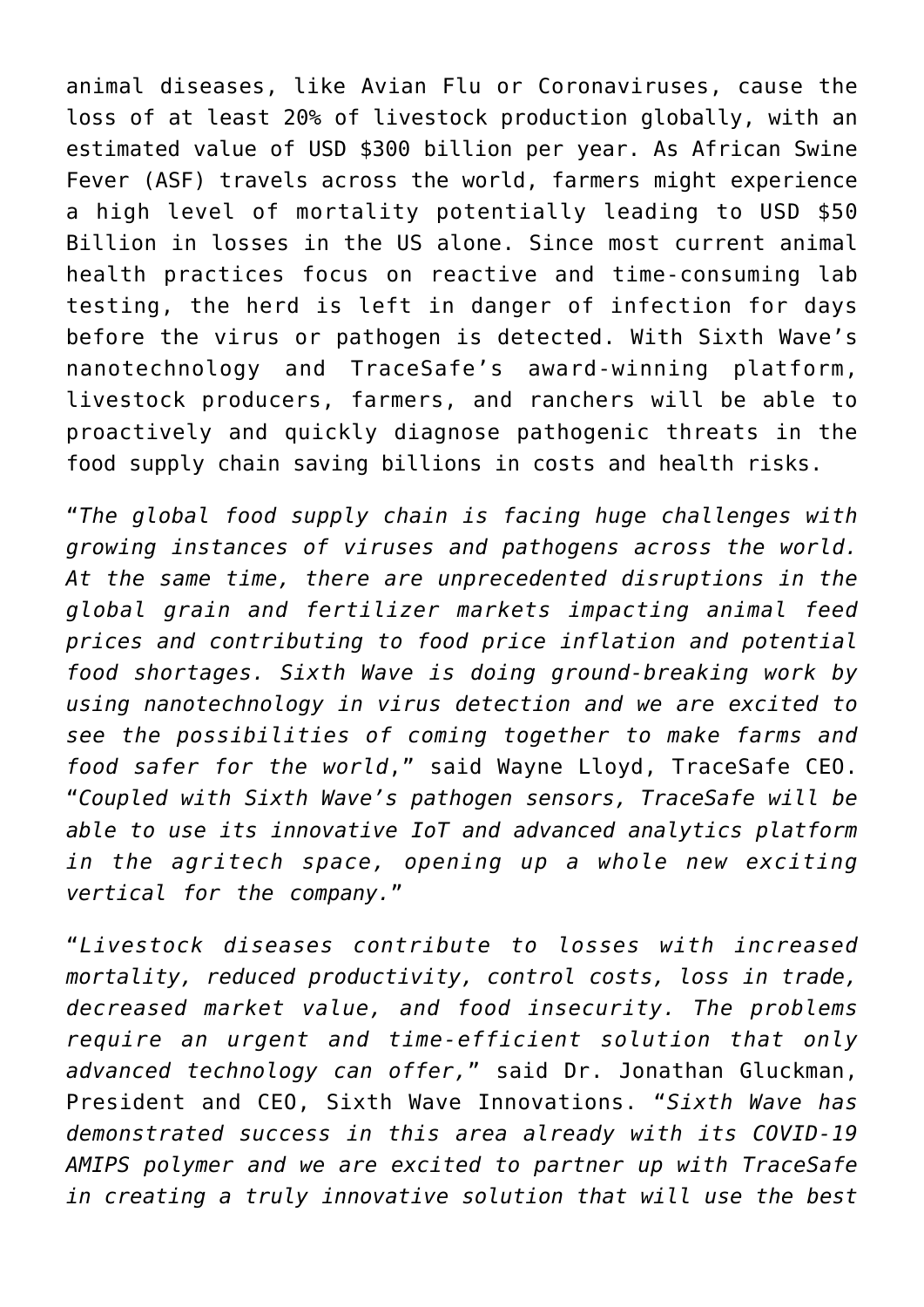*of technology to proactively manage potential health risks in the food supply chain.*"

TraceSafe and Sixth Wave will undertake combined research and development initiatives to create a non-intrusive sensor-based product that uses MIPs for virus and pathogen detection and surveillance on farms and other agricultural environments.

## **About TraceSafe**

TraceSafe provides Internet of Things (IoT) solutions transforming large-scale industrial and enterprise operations with unique wearables, industrial-grade sensors, and an awardwinning analytics platform. The Company's hardware solutions, powered by advanced low-power Bluetooth beacons, work together with its proprietary software to provide mission-critical data enabling safer, efficient, and sustainable enterprise environments. With presence across North America, Asia, and Europe, TraceSafe's solutions are trusted by leading organizations in healthcare, hospitality, construction, events, education, and government.

For further information, please contact:

Wayne Lloyd, CEO +1 (604) 629-9975 [wayne@tracesafe.io](mailto:wayne@tracesafe.io)

## **About Sixth Wave**

Sixth Wave is a nanotechnology company focused on the extraction and detection of target substances at the molecular level using its patented technologies in the highly specialized field of molecularly imprinted polymers. Sixth Wave has commercialized IXOS® , a line of extraction polymers for the gold mining industry.

For more information about Sixth Wave, please visit our website at: [www.sixthwave.com](https://www.newsfilecorp.com/redirect/BNAjRT0MXA).